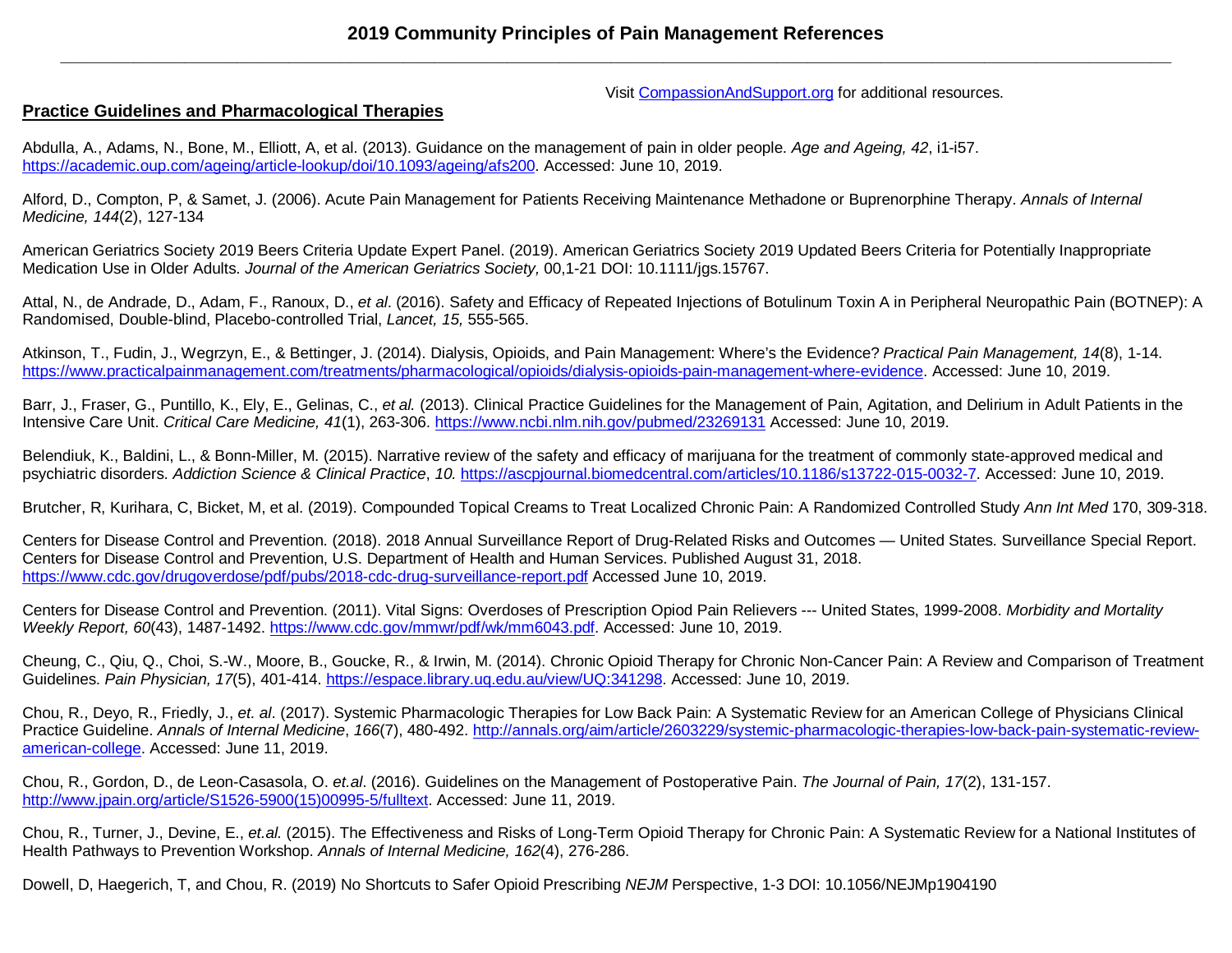Dowell, D, Haegerich, T, & Chou, R. (2016). CDC Guideline for Prescribing Opioids for Chronic Pain—United States, 2016. *JAMA, 315*(15), 1624-1645. [https://www.cdc.gov/mmwr/volumes/65/rr/rr6501e1.htm.](https://www.cdc.gov/mmwr/volumes/65/rr/rr6501e1.htm) Accessed: June 11, 2019.

Franklin, G. (2014). Opioids for chronic noncancer pain. *American Academy of Neurology, 83*, 1277-1284. [http://www.neurology.org/content/83/14/1277.full.](http://www.neurology.org/content/83/14/1277.full) Accessed: June 11, 2019.

Goesling, J., Henry, M., Moser, S., *et.al*. (2015). Symptoms of Depression Are Associated With Opioid Use Regardless of Pain Severity and Physical Functioning Among Treatment-Seeking Patients With Chronic Pain. *The Journal of Pain, 16*(9), 844-851. [http://www.jpain.org/article/S1526-5900\(15\)00702-6/fulltext.](http://www.jpain.org/article/S1526-5900(15)00702-6/fulltext) Accessed: June 11, 2019.

Hochberg, M., Altman, R., April, K., *et.al*. (2012, April). American College of Rheumatology 2012 recommendations for the use of nonpharmacologic and pharmacologic therapies in osteoarthritis of the hand, hip, and knee. *Arthritis Care & Research, 64*(4), 465-474.

McPherson, ML, et al. (2019) Safe and Appropriate Use of Methadone in Hospice and Palliative Care: Expert Consensus White Paper *Journal of Pain and Symptom Management* 57(3), 635-645.

National Academy of Medicine (NAM). (2017). First do no harm: Marshaling clinician leadership to counter the opioid epidemic. Washington, DC: National Academy of Medicine. [https://nam.edu/first-no-harm-nam-special-publication/.](https://nam.edu/first-no-harm-nam-special-publication/) Accessed June 10, 2019.

National Academy of Medicine. (2017). President's Forum: The U.S. Opioid Epidemic [https://youtu.be/8cVhP00lziU.](https://youtu.be/8cVhP00lziU) Accessed June 10, 2019.

National Academies of Sciences, Engineering, and Medicine (2019). Pain Management for People with Serious Illness in the Context of the Opioid Use Disorder Epidemic: Proceedings of a Workshop. Washington, DC: The National Academies Press. [https://doi.org/10.17226/25435.](https://doi.org/10.17226/25435) Accessed June 10, 2019.

National Academies of Sciences, Engineering, and Medicine. (2017). Pain management and the opioid epidemic: Balancing societal and individual benefits and risks of prescription opioid use. Washington, DC: The National Academies Press. doi: [https://doi.org/10.17226/24781.](https://doi.org/10.17226/24781) Accessed June 10, 2019.

Nisar, R., Griffin, B., Vest, K., Tran, T., Nikolaides, J. (2019) Opioid Misuse in Older Women. *Journal of the American Geriatrics Society,* [https://doi.org/10.1111/jgs.15965.](https://doi.org/10.1111/jgs.15965) Accessed June 10, 2019.

Nuckols, T., Anderson, L., Popescu, I., *et.al*. (2014). Opioid Prescribing: A Systematic Review and Critical Appraisal of Guidelines for Chronic Pain. *Annals of Internal Medicine, 160*(1), 38-47.

Paulozzi, L., Mack, K., & Hockenberry, J. (2014). Vital Signs: Variation Among States in Prescribing of Opioid Pain Relievers and Benzodiazepines — United States, 2012. *Morbidity and Mortality Weekly Report, 63*(26), 563-568. [https://www.cdc.gov/mmwr/preview/mmwrhtml/mm6326a2.htm.](https://www.cdc.gov/mmwr/preview/mmwrhtml/mm6326a2.htm) Accessed: June 11, 2019.

Reuben, D, Alvanzo, A., Ashikaga, T., *et.al*. (2015). National Institutes of Health Pathways to Prevention Workshop: The Role of Opioids in the Treatment of Chronic Pain. *Annals of Internal Medicine, 162*(4), 295-300. [http://annals.org/aim/article/2089371/national-institutes-health-pathways-prevention-workshop-role-opioids-treatment-chronic.](http://annals.org/aim/article/2089371/national-institutes-health-pathways-prevention-workshop-role-opioids-treatment-chronic) Accessed: June 11, 2019.

Rudd, R., Aleshire, N., Zibbell, J., & Gladden, R. (2016). Increases in Drug and Opioid Overdose Deaths — United States, 2000–2014. *Morbidity and Mortality Weekly Repoty, 64*(50), 1378-1382. [https://www.cdc.gov/mmwr/preview/mmwrhtml/mm6450a3.htm.](https://www.cdc.gov/mmwr/preview/mmwrhtml/mm6450a3.htm) Accessed: June 11, 2019.

Taylor, R., Lemtouni, S., Weiss, K., & Pergolizzi, J. (2012). Pain Management in the Elderly: An FDA Safe Use Initiative Expert Panel's View on Preventable Harm Associated with NSAID Therapy. *Current Gerontology and Geriatrics Research*, 1-9. [https://www.hindawi.com/journals/cggr/2012/196159.](https://www.hindawi.com/journals/cggr/2012/196159) Accessed: June 10, 2019.

U.S. Department of Health and Human Services (2019, May). Pain Management Best Practices Inter-Agency Task Force Report: Updates, Gaps, Inconsistencies, and Recommendations. Retrieved from U. S. Department of Health and Human Services website:<https://www.hhs.gov/ash/advisory-committees/pain/reports/index.html> Accessed June 10, 2019.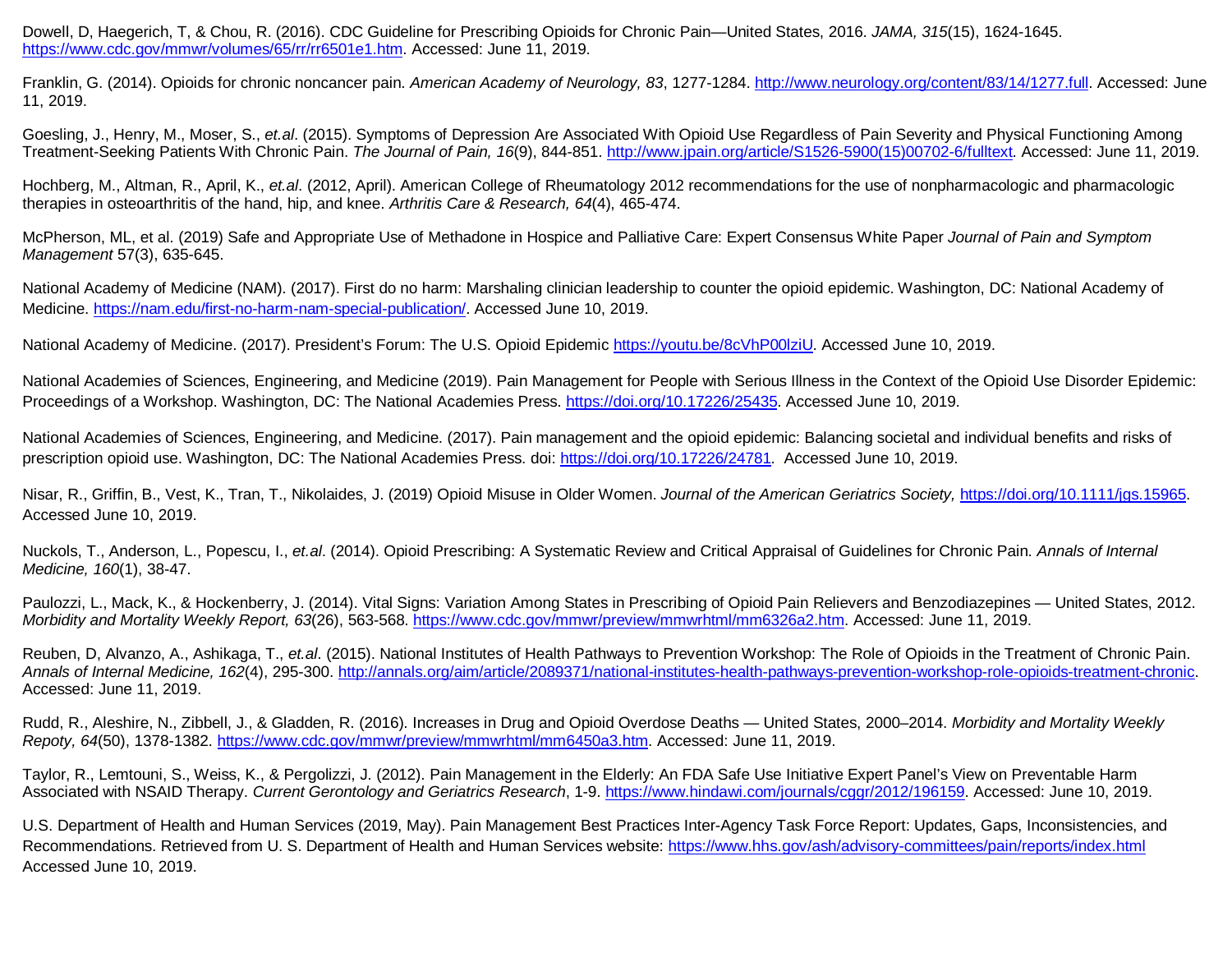# **Assessment Tools**

Cheatle, M, Compton, P, Dhingra, L, Wasser, T, O'Brien, C. (2019) Development of the Revised Opioid Risk Tool to Predict Opioid Use Disorder in Patients with Chronic Nonmalignant Pain *The Journal of Pain* 0 (0) 1-10. Available online: [https://www.jpain.org/article/S1526-5900\(18\)30622-9/fulltext.](https://www.jpain.org/article/S1526-5900(18)30622-9/fulltext) Accessed June 10, 2019.

Clark, M, Hurley, R, Adams, M. (2018) Re-assessing the Validity of the Opioid Risk Tool in a Tertiary Academic Pain Management Center Population *Pain Medicine,* 19: 1382–1395.

Ersek, M, Herr, K, Hilgeman, M, et al. (2018) Developing a Pain Intensity Measure for Persons with Dementia: Initial Construction and Testing *Pain Medicine,* 0(0), 1-15. doi: 10.1093/pm/pny180.

Ersek, M, Neradilek, M, Herr, K, et al. (2018) Psychometric Evaluation of a Pain Intensity Measure for Persons with Dementia. *Pain Medicine* 0(0), 1-12 doi: 10.1093/pm/pny166

Herr, K., Coyne, P. J., McCaffery, M., Manworren, R., & Merkel, S. (2011). Pain assessment in the patient unable to self-report: position statement with clinical practice recommendations. *Pain Management Nursing, 12*(4), 230-250.

Jamison, R., Serraillier, J., & Michna, E. (2011). Assessment and Treatment of Abuse Risk in Opioid Prescribing for Chronic Pain. *Pain and Research Treatment,* 1-12. [https://www.hindawi.com/journals/prt/2011/941808.](https://www.hindawi.com/journals/prt/2011/941808) Accessed: June 11, 2019.

Lichtner, V., Dowding, D., Esterhuizen, P., *et.al.* (2014). Pain assessment for people with dementia: a systematic review of systematic reviews of pain assessment tools. *BMC Geriatrics, 14*(138). [https://bmcgeriatr.biomedcentral.com/articles/10.1186/1471-2318-14-138.](https://bmcgeriatr.biomedcentral.com/articles/10.1186/1471-2318-14-138) Accessed: June 11, 2019.

Lints-Martindale, A., Hadjistavropoulos, T., Lix, L. M., & Thorpe, L. (2012). A Comparative Investigation of Observational Pain Assessment Tools for Older Adults With Dementia. *Clinical Journal of Pain, 28*(3), 226-237.

Solanski, D., Koyyalagunta, D., Shah, R., Silverman, S., & Manchikanti, L. (2011). Monitoring Opioid Adherence in Chronic Pain Patients: Assessment of Risk of Substance Misuse. *Pain Physician, 14*, E119-E131. [http://www.painphysicianjournal.com/current/pdf?article=MTQ0NQ%3D%3D&journal=60.](http://www.painphysicianjournal.com/current/pdf?article=MTQ0NQ%3D%3D&journal=60) Accessed: June 11, 2019.

Webster, L, Webster, R. (2005) Predicting Aberrant Behaviors in Opioid-Treated Patients: Preliminary Validation of the Opioid Risk Tool *Pain Medicine* 6(6): 432–442.

Witkin, L., Diskina, D., Fernandes, S., Farrar, J., & Ashburn, M. (2013). Usefulness of the opioid risk tool to predict aberrant drug-related behavior in patients receiving opioids for the treatment of chronic pain. *Journal of Opiod Management, 9*(3), 177-187.

### **Neuromodulation and Invasive Procedures:**

Deer, T., Levy, R., Kramer, J., *et.al*. (2017). Dorsal Root Ganglion Stimulation Yielded Higher Treatment Success Rate for Complex Regional Pain Syndrome and Causalgia at 3 and 12 months: A Randomized Comparative Trial. *Pain, 158*(4), 669-681.

Kapural, L., Yu, C., Doust, M., Gliner, B., *et.al.* (2015). Novel 10-kHz High-Frequency Therapy (HF10 Therapy) Is Superior to Traditional Low-Frequency Spinal Cord Stimulation for the Treatment of Chronic Back and Leg Pain; The SENZA-RCT Randomizd Controlled Trial. *Anesthesiology, 123,* 851-60.

Turner, J., Loeser, J., Deyo, R., & Sanders, S. (2004). Spinal Cord Stimulation for Patients with Failed Back Surgery Syndrome or Complex Regional Pain Syndrome: A Systematic Review of Effectiveness and Complications. *Pain, 108,* 137-147.

Jonas, W, Crawford, C, Colloca, L, Kriston, L, et al (2018) Are Invasive Procedures Effective for Chronic Pain? A Systematic Review, Pain Medicine pny154, <https://doi.org/10.1093/pm/pny154> Accessed: June 7, 2019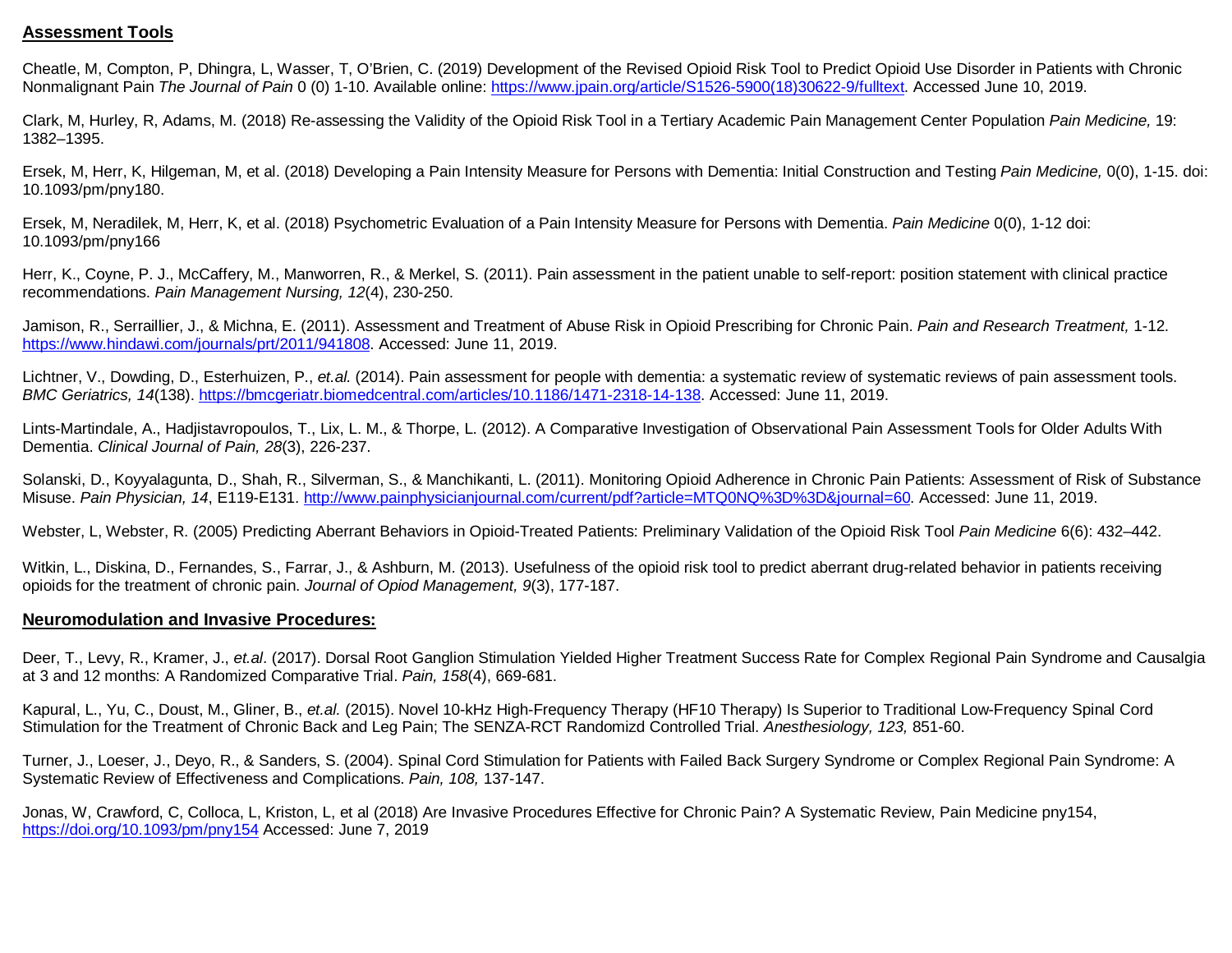# **Non-Pharmacological / Alternative / Complementary Therapies**

Consortium for Integrative Medicine and Health Tick, S, Arya Nielsen, A, et al. (2017) Evidence-Based Nonpharmacologic Strategies for Comprehensive Pain Care: The Consortium Pain Task Force White Pape[r www.nonpharmpaincare.org](http://www.nonpharmpaincare.org/) Accessed June 7, 2019.

Chou, R., Deyo, R., Friedly, J., *et.al*. (2017). Nonpharmacologic Therapies for Low Back Pain: A Systematic Review for an American College of Physicians Clinical Practice Guideline. Annals of Internal Medicine, 166(7), 493-505. [http://annals.org/aim/article/2603230/nonpharmacologic-therapies-low-back-pain-systematic-review-american](http://annals.org/aim/article/2603230/nonpharmacologic-therapies-low-back-pain-systematic-review-american-college-physicians)[college-physicians.](http://annals.org/aim/article/2603230/nonpharmacologic-therapies-low-back-pain-systematic-review-american-college-physicians) Accessed: June 11, 2019.

Hempel, S., Taylor, S., Solloway, M., *et.al.* (2014) Evidence Map of Tai Chi. VA-ESP Project #ESP 05-226.

Kong, L. et al. (2016) Tai Chi for Chronic Pain Conditions: A Systematic Review and Meta- analysis of Randomized Controlled Trials. Sci. Rep. 6, 25325; doi: 10.1038/srep25325

Morone, N., Greco, C., Moore, C., *et.al.* (2016). A Mind-Body Program for Older Adults With Chronic Low Back Pain: A Randomized Clinical Trial. *JAMA Internal Medicine, 176*(3), 329-337. [http://jamanetwork.com/journals/jamainternalmedicine/fullarticle/2495275.](http://jamanetwork.com/journals/jamainternalmedicine/fullarticle/2495275) Accessed: June 11, 2019.

Nahin, R., Khalsa, P., Weber, W., Boineau, R., & Stussman, B. (2016). Evidence-Based Evaluation of Complementary Health Approaches for Pain Management in the United States. *Mayo Clinic Proceedings, 91*(9), 1292-1306. [http://dx.doi.org/10.1016/j.mayocp.2016.06.007.](http://dx.doi.org/10.1016/j.mayocp.2016.06.007) Accessed: June 11, 2019.

National Academies of Sciences, Engineering, and Medicine. (2019). The role of nonpharmacological approaches to pain management: Proceedings of a workshop. Washington, DC: The National Academies Press. doi: [https://doi.org/10.17226/25406.](https://doi.org/10.17226/25406) Accessed June 10, 2019.

Park, J., & Hughes, A. (2012). Nonpharmacological Approaches to the Management of Chronic Pain in Community-Dwelling Older Adults: A Review of Empirical Evidence. *Journal of the American Geriatrics Society, 60*(3), 555-568.

Qaseem, A., Wilt, T., McLean, R., & Forciea, M. (2017). Noninvasive Treatments for Acute, Subacute, and Chronic Low Back Pain: A Clinical Practice Guideline From the American College of Physicians. *Annals of Internal Medicine*, *166*(7), 514-530. [http://annals.org/aim/article/2603228/noninvasive-treatments-acute-subacute-chronic-low](http://annals.org/aim/article/2603228/noninvasive-treatments-acute-subacute-chronic-low-back-pain-clinical-practice)[back-pain-clinical-practice.](http://annals.org/aim/article/2603228/noninvasive-treatments-acute-subacute-chronic-low-back-pain-clinical-practice) Accessed: June 11, 20179

Shengelia, R., Parker, S., Ballin, M., George, T., & Reid, M. (2013). Complementary Therapies for Osteoarthritis: Are They Effective? *Pain Management Nursing, 14*(4), e274-e288. [https://www.ncbi.nlm.nih.gov/pmc/articles/PMC3857560/pdf/nihms365928.pdf.](https://www.ncbi.nlm.nih.gov/pmc/articles/PMC3857560/pdf/nihms365928.pdf) Accessed: June 11, 2019.

# **Opioid Use Disorder**

Agarin, T., Trescot, A., Agarin, A., Lesanics, D., & Decastro, C. (2015). Reducing Opioid Analgesic Deaths in America: What Health Providers Can Do. *Comprehensive Review, 18*(3), E307-E322. [http://www.painphysicianjournal.com/linkout?issn=1533-3159&vol=18&page=E307.](http://www.painphysicianjournal.com/linkout?issn=1533-3159&vol=18&page=E307) Accessed: June 11, 2019.

Ballantyne, J. (2015). Assessing the prevalence of opioid misuse, abuse, and addiction in chronic pain. *PAIN, 156*(4), 567-568.

Bohnert, A., Valenstein, M., Bair, M., et.al. (2011). Association Between Opioid Prescribing Patterns and Opioid Overdose-Related Deaths. *JAMA, 305*(13), 1315-1321. [http://jamanetwork.com/journals/jama/fullarticle/896182.](http://jamanetwork.com/journals/jama/fullarticle/896182) Accessed: June 11, 2019.

Boscarino, J., Rukstalis, M., Hoffman, S., *et.al*. (2011). Prevalence of Prescription Opioid-Use Disorder Among Chronic Pain Patients: Comparison of the DSM-5 vs. DSM-4 Diagnostic Criteria. *Journal of Addictive Diseases, 30*(3), 185-194. [http://dx.doi.org/10.1080/10550887.2011.581961.](http://dx.doi.org/10.1080/10550887.2011.581961) Accessed: June 11, 2019.

Brady, K., McCauley, J, & Back, S. (2016). Prescription Opioid Misuse, Abuse, and Treatment in the United States: An Update. *American Journal of Psychiatry, 173*(1), 18-26. [http://ajp.psychiatryonline.org/doi/full/10.1176/appi.ajp.2015.15020262.](http://ajp.psychiatryonline.org/doi/full/10.1176/appi.ajp.2015.15020262) Accessed: June 11, 2019.

Butler, S., Budman, S. H., Fanciullo, G., & Jamison, R. (2010). Cross Validation of the Current Opioid Misuse Measure (COMM) to Monitor Chronic Pain Patients on Opioid Therapy. *Clinical Journal of Pain, 26*(9), 770-776. [https://www.ncbi.nlm.nih.gov/pmc/articles/PMC2955853.](https://www.ncbi.nlm.nih.gov/pmc/articles/PMC2955853) Accessed: June 11, 2019.